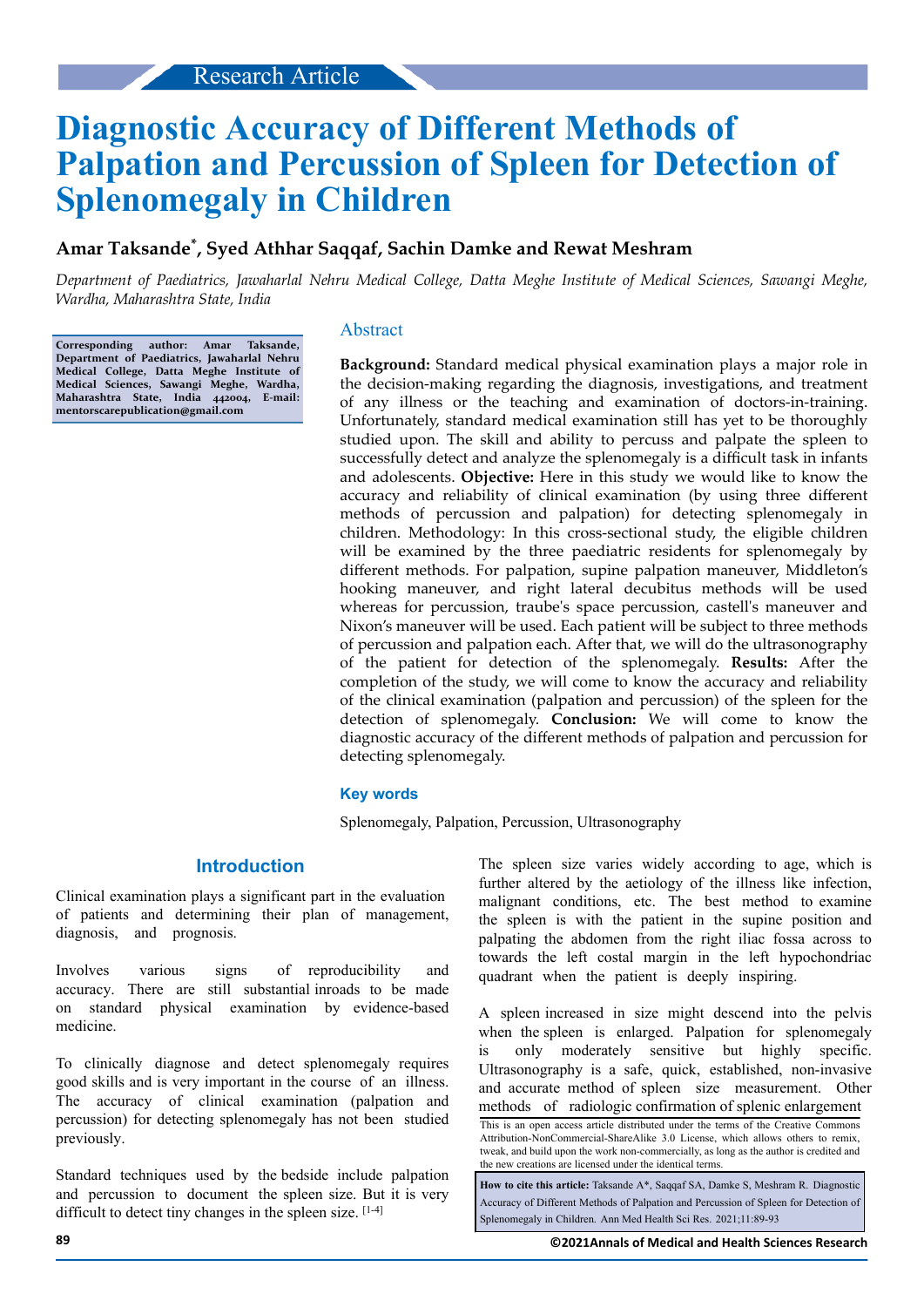are CT or technetium-99 sulphur colloid scan. [4-9] Here in this study, we want to know the accuracy and reliability of clinical examination (by using three different methods of percussion and palpation) for detecting splenomegaly in children, since all the published data so far is mainly related to adolescents and adults.

# **Aim &Objectives**

#### **Aim**

To know how accurate is the clinical examination (by using three different methods of palpation and percussion) for detecting splenomegaly as compared to ultrasonic graphically confirmed splenomegaly.

## **Objective**

To determine reliability of the clinical examination for detecting splenomegaly across three paediatric residents.

# **Material&Methods**

**Study design:** The design of the study will be a prospective, cross-sectional study. We plan to determine diagnostic accuracy of the index test {Clinical assessment of splenomegaly (percussion and palpation)} as compared to a reference standard (splenomegaly confirmed by ultrasonography) in an independent manner, over a 12 month period.

**Setting:** The Department of the Paediatrics, JNMC, DMIMS, Sawangi Meghe, Wardha.

Participants: Patients aged 2 months to 15 years admitted in Paediatric wards due to infectious, renal, hepatic and cardiac problems.

# **Selection Criteria**

#### **Inclusion criteria**

Children, ages 2 months to 15 years who will be admitted to Paediatric wards due to infectious, renal, hepatic and cardiac problems.

## **Exclusion criteria**

- Known cases of splenomegaly
- Left-sided pleural effusion
- Previous history of ascites
- If the child is receiving a blood transfusion at the time of enrolment
- Whose parent(s) do-not agree for inclusion in the study

#### **Interventions**

Three methods of Palpation (Supine Palpation Maneuver, Middleton's Hooking Maneuver, Right lateral decubitus and supine) and three methods of Percussion (Traube's space percussion, Nixon's Maneuver, Castell's Maneuver) will be performed on each patient by three different paediatrics residents. A well-informed written consent will be taken from either of the child's parent for inclusion in the study. They will be explained that investigation for splenomegaly will be done at no additional charge.

# **Study Procedures (Diagnostic Accuracy Study)**

#### **Performance of the Index Test**

The paediatrics resident blind to the details of history, general examination, and laboratory investigation findings of the study subject will be examined independently, and we will use the palpation and percussion to detect study subjects for Splenomegaly (Index text). To access the reliability of Splenomegaly, the other two paediatrics residents will evaluate each child independently and blinded, and 60 minutes-90 minutes interval between the observer's examinations. All the patients will be examined in a fasting state or at least two hours after food intake by the following methods.

#### **Palpation**

- **Supine Palpation Maneuver:** The patient will be made to lie in the supine position. The examiner's fingertips of the right hand will gently press the abdomen just beneath the left costal margin, and then he/she will be asked to take in deep and long inspiration, and then the descending spleen palpation will be sought.
- **Middleton's Hooking Maneuver:** The patient is made to lie in the supine position and is approached from the left side with their first under the left cost over tebral angle. Fingers are to be hooked under the left costal margin. Then the patient is asked to inspire while the examiner tries to feel for the tip of the spleen.
- **Right lateral decubitus and supine:** The patient is made to lie in the right lateral decubitus position. Then the left hand of the examiner's left hand is slipped over from anterior to posterior around the left lower thorax, with the lowermost rib cage of the left side being lifted gently anterior and medially. The examiner's fingertips of the right hand are then gently pressed from beneath the left costal margin, the patient is then asked to inspire take a long and deep breath, while the spleen is palpated. The palpatory methods will be scored on a five-point scale of Hackett's semi-quantitative system. [10-12]

#### **Percussion**

• **Traube's space percussion:** The child will be made to lie in a supine position with the left arm slightly abducted so that the entire Traube's space can be assessed. When the patient is respiring normally, the medial to lateral margins of the triangle will be percussed from one or more levels. Usually, on percussion, a resonant or tympanitic note is heard. If on percussion a dull note is heard then splenomegaly is diagnosed.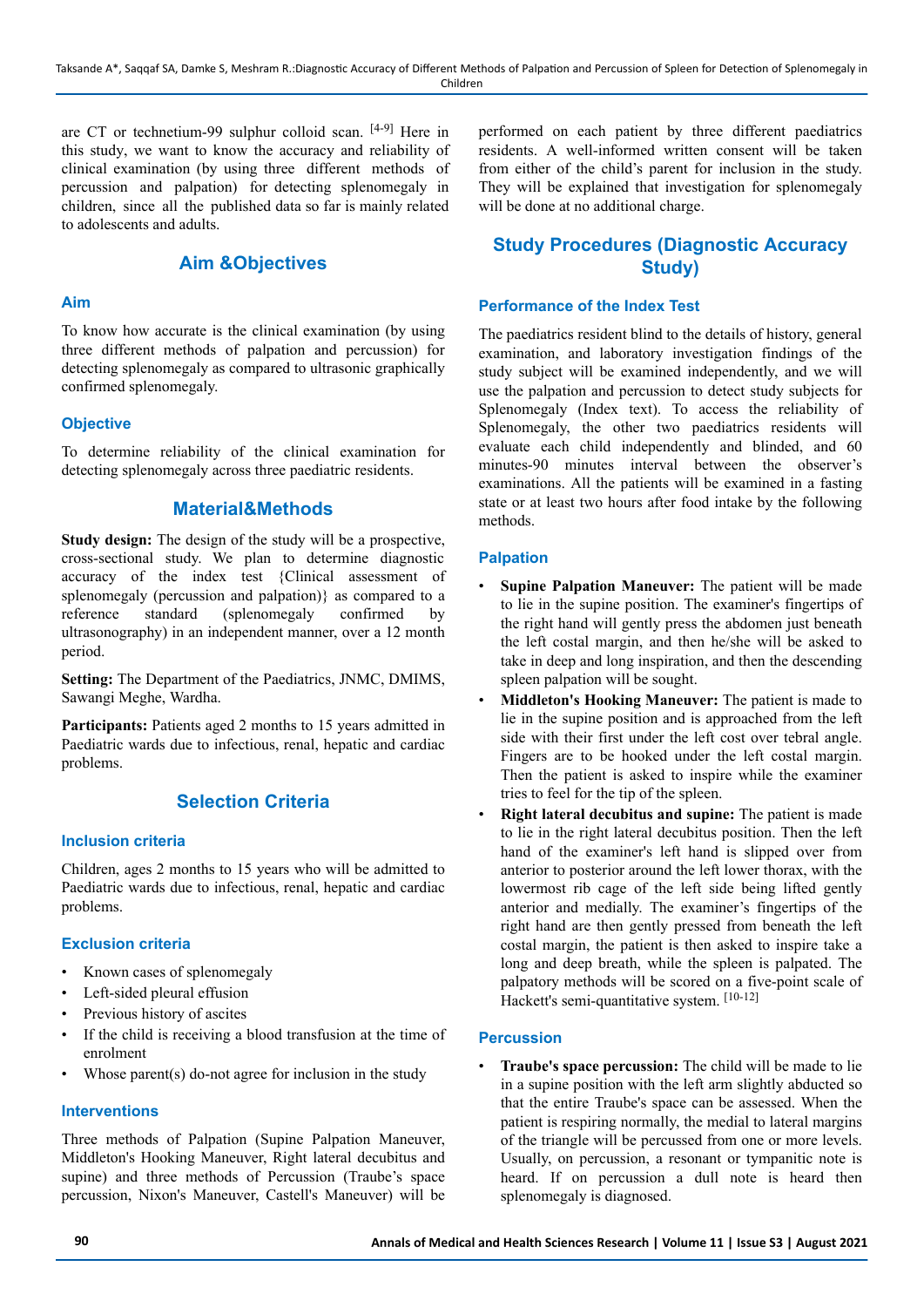- **Castell's maneuver:** The child is made to lie in the supine position; the lowest left intercostals space in the anterior axillary line (usually the 8th or 9th intercostals space) is then percussed. Normally, this space is resonant on percussion during full inspiration. If on percussion a dull note is heard then possible splenomegaly.
- **Nixon's maneuver:** The child is made to lie in the right lateral decubitus position. Percussion is then begun midway along the left costal margin. Proceed in a line perpendicular to the left costal margin. If the upper limit of dullness exceeds more than 8 cm above the left costal margin, it indicates a possibility of splenomegaly. [11-13]

## **Performance of the Reference Standard**

Abdominal Songraphy for Splenomegaly (Reference standard) will be carried out after the clinical examination of the children before starting treatment. All the patients included in the study will be made to undergo an assessment by ultrasonography for the size of the spleen on the same day by a radiologist, who is not aware of the clinical illness of the patient and also not aware of the observations made by the clinician, using a 3.5 to 5 MHz probe of the Philips Color Doppler system. The optically maximum distance at the hilum on the longitudinal coronal view (between the most superomedial and the most inferolateral locations) will be used to estimate spleen length, as this is the most reproducible linear measurement. [14,15] Younger children will have their measurements taken while breathing quietly, while older children will have their measurements taken while holding their breath. If the sonographic cephalocaudal diameter is 13 cms or greater, the spleen will be identified as enlarged [Figure 1].

| H                                                 |                       |                           |                                           | Splenomegaly new - Word                                                                                                                                                                                       |                               |                                                              | m                                       | a         |
|---------------------------------------------------|-----------------------|---------------------------|-------------------------------------------|---------------------------------------------------------------------------------------------------------------------------------------------------------------------------------------------------------------|-------------------------------|--------------------------------------------------------------|-----------------------------------------|-----------|
| Home<br>n.<br>Insect                              | Decian<br>Lavoud      | References<br>Mailings    | Wew<br>Review                             | Zotero                                                                                                                                                                                                        | Q Tell me what you want to do |                                                              |                                         | $R$ Share |
| X,<br>Times New Roman<br><sup>C</sup><br>$9$ aste |                       | $+12$ +<br>ĸ              | Aar Ap<br>A . ツ . A .<br>$=$              | 狂く狂く 優化<br>$\overline{+}$<br>元<br>$=$                                                                                                                                                                         | $\mathcal{F}$<br>91<br>振り込む用。 | AaBbCcDc AaBbCcDc AaRbCc<br>1 Normal   1 No Spac., Heading 1 | $Q$ Find $v$<br>80 Replace<br>> Select- |           |
| Cipbsaid<br>$\mathcal{D}$                         | Fost                  |                           | $\sim$                                    | Paragraph                                                                                                                                                                                                     | $\sim$                        | Shire                                                        | Editing                                 |           |
|                                                   |                       | ConfidenceLevel(%)<br>95% | Design effect (for cluster surveys-DEFF): | Population size (for finite population correction factor or fpc) $(N)$ :<br>Hypothesized % frequency of outcome factor in the population $(p)$ : 15%+/-5<br>Confidence limits as % of 100(absolute +/- %)(d): | <b>Sample Size</b><br>196     | 1000000<br>5%                                                |                                         |           |
|                                                   |                       |                           |                                           | Equation                                                                                                                                                                                                      |                               |                                                              |                                         |           |
|                                                   |                       |                           |                                           | Sample size $n = [DEF*Np(1-p)]/[(d^2/Z^2_{1-a/2}*(N-1)+p*(1-p)]$                                                                                                                                              |                               |                                                              |                                         |           |
|                                                   |                       |                           |                                           |                                                                                                                                                                                                               |                               |                                                              |                                         |           |
|                                                   |                       |                           |                                           |                                                                                                                                                                                                               |                               |                                                              |                                         |           |
|                                                   |                       |                           |                                           |                                                                                                                                                                                                               |                               |                                                              |                                         |           |
|                                                   |                       |                           |                                           |                                                                                                                                                                                                               |                               |                                                              |                                         |           |
| Page 9 of 9<br>2667 words                         | DR<br>Foolish (India) |                           |                                           |                                                                                                                                                                                                               |                               |                                                              |                                         | 1569      |

**Figure1:** Sample size euation.

## **Statistical methods**

Data analysis is done with program STATA 10. Numerical information is summarized using standard deviations and means. The input and review of data are carried out using the program STATA. The proportions are evaluated using the chi-square test and the means are compared by student's ttest. The diagnostic accuracy of palpation and percussion for detecting ultrasonographically identified splenomegaly will be measured by computation of specificity, sensitivity, negative likelihood ratios (LR-), positive likelihood ratios  $(LR<sup>+</sup>)$ , and negative and positive predictive values. 95% confidence intervals will be used to assess the precision of these estimations (95% CI).

Sensitivity and specificity measurements will be used to calculate likelihood ratios. A multilevel sensitivity and specificity estimate will be obtained, followed by the construction of a ROC curve to establish the ideal cut-off level for detecting a clinical sign. Between the pair of paediatric residents,  $\kappa$  statistic (a chance corrected measure of agreement) will be used to assess the reliability of physical findings.

#### **Expected results**

After completion of the study, we will come to know the diagnostic accuracy of the various clinical methods like palpatory methods (Supine Palpation Maneuver, Middleton's Hooking Maneuver, Right lateral decubitus and supine) and percussion methods (Traube's space percussion, Nixon's Maneuver, Castell's Maneuver) for detection of splenomegaly. We will able to know the specificity, sensitivity, LR-, LR+, PPV and NPV values of the each methods for the detection of the splenomegaly. We will also analyse the reliability of the methods of clinical assessment of the splenomegaly by three paediatrics resident.

# **Discussion**

The clinical assessment of splenomegaly may be of immense importance in forming a diagnosis. Palpation and percussion both help in detecting the enlarged spleen. These methods appear to be complementary to each other. Yang JC et al in their study stated that an important aspect of physical examination is the evaluation of the patient for the presence of splenomegaly. [6] Even though there are various methods for percussion and palpation for the assessment of the spleen, they have not been validated by non-invasive imaging techniques such as ultrasonography, computed tomography, and radionuclide scanning. Godfried MH et al stated that physical examination low sensitivity and good specificity in detecting splenomegaly. <sup>[13]</sup> It also mentioned that, as compared to percussion, palpation is more sensitive and specific. Percussion findings often improve the accuracy of palpation. The specificity of the combination of both is around 90%. The prevalence of splenomegaly by ultrasonography (defined as a spleen  $>$  or  $=$  13 cm on the longitudinal scan) was 33.3 percent, according to Tamayo SG et al. [16] The sensitivity and specificity of each palpation and percussion approach differed depending on the examiner. The sensitivity ranges for the 3palpatory and percussion methods were 0% -64.3 percent and 7.7% -75 percent, respectively, among examiners. The ranges of specificity across examiners were 50 percent -100 percent and 60 percent -100 percent, respectively for the 3 methods of palpation and percussion. Castell's approach showed the highest likelihood ratios for palpation, palpation from above, and percussion. The diagnostic accuracy was improved by a combination of tests of either palpation or percussion. Physical diagnostic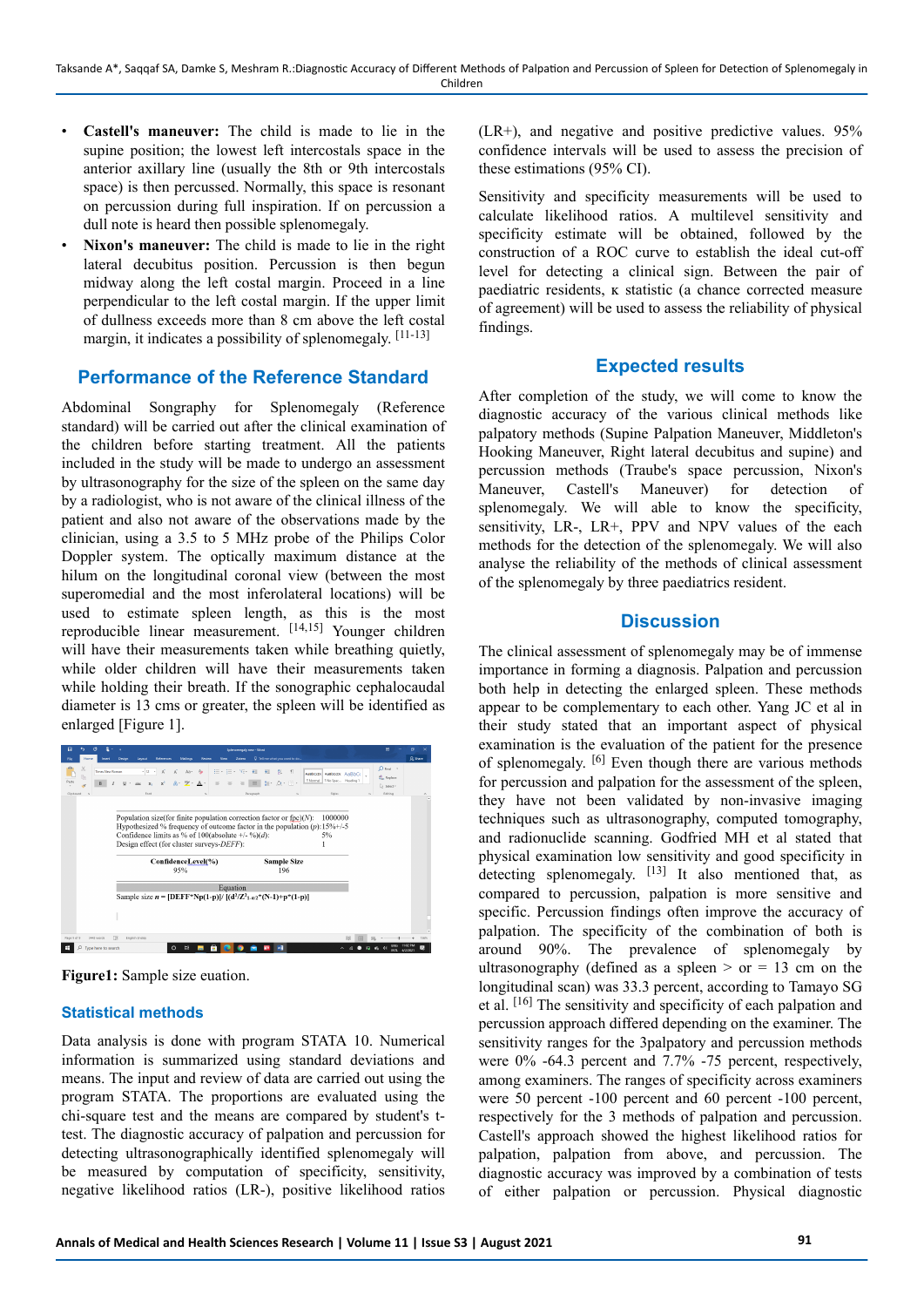approaches for the diagnosis of splenomegaly, although are insensitive but yet specific, according to Tamayo SG et al. [16] The accuracy of diagnosis is improved by combining tests.

Barkun AN et al in their study stated that by comparing the bedside examination maneuvers by their receiver operating characteristic curves, it was evident that percussion and palpation of Traube's space were the significant discriminators of splenomegaly ( $p \leq 0.001$ ) with respective areas of  $0.70 +/- 0.04$  and  $0.76 +/- 0.04$ . None of the methods of palpation were better than the other. [10] While it was also concluded upon that the palpation in the right decubitus position was not that useful when performed after palpation in the supine position. There wasn't much difference in the sensitivity and specificity (79 percent and 46 percent respectively) of the splenic percussion sign as compared to Traube's space percussion with sensitivity and specificity of 62 percent and 72 percent respectively in assessing the splenomegaly. On the contrary, the splenic palpation methods were more sensitive and specific than the percussion of the Traube's space. In patients who exhibited dullness on percussion in the Traube's space (area =  $0.87 +/- 0.04$ , p less than 0.0001) demonstrated that the palpation was an important clinical discriminator. But, palpation had no or very less value when the percussion in the Traube's space didn't exhibit dullness (area =  $0.55$  +/- 0.08). The study then concluded that the ideal and adequate clinical evaluation of splenomegaly includes the Traube's space percussion. Palpation of the spleen is required if percussion dullness is noted, with the accuracy best amongst the lean patients. Chongtham DS et al in their study of eighty subjects admitted to an education hospital noticed that the 2 methods of palpation, are namely, Supine palpation and Middleton's maneuver and 3 methods of percussion, namely Traube's space percussion, Castell's and Nixon's maneuvers were accurate in facilitating the diagnosis of splenic enlargement. [12] The gold standard for diagnosing splenic enlargement was considered to be the findings on Ultrasonography. Castell's and Middleton's maneuvers had a similar percentage of sensitivity, that is 85.7 percentage, which was again more than that of the rest of the manoeuvers like Traube's space percussion, Nixon's maneuvers, and supine palpation. Amongst them, the least sensitive was Nixon's maneuver. Supine palpation had the highest specificity with a percentage of 92.1. While the least sensitive was Castell's maneuver (31.6 percent). A maximum PPV was showed under the supine palpation with a percentage of 91.7. Chongtham DS et al stated that Supine palpation and Middleton's maneuver are to be used for routine diagnosis of splenic enlargement.  $[12]$  Cessford T et al stated that the ultrasonography findings of Castell's method and spleen tip technique have higher sensitivity and specificity than the traditional methods of clinical examination. [15] But they are more time-consuming and lower inter-rater reliability. When used along with physical examination techniques, radiological assistance can improve the accuracy of splenomegaly diagnosis. Splenomegaly is a common finding in children and can be caused by a large spectrum of

diseases, including haematological diseases and infectious causes. Pelizzo G et al concluded that the recent concept of splenomegaly is not applicable in paediatric surgery.  $[17]$  It needs a separate splenomegaly classification for children and would improve the feasibility and safety of treatment. [18] Stewart KR et al concluded that the percussion and palpation techniques were not that sensitive and hence maybe not be adequate enough to rule out splenomegaly. But, at the same time also had high specificity in diagnosing splenomegaly. [19] Palpatory methods had higher positive likelihood ratios as compared to percussion methods, suggestive that palpation was better than percussion in diagnosing splenomegaly.

# **Conclusion**

The study will probably give us adequate information about the accuracy of different methods of palpation and percussion for the detection of splenomegaly in children.

# **References**

- 1. Zhang B, Lewis SM. A study of the reliability of clinical palpation of the spleen. Clin Lab Haematol. 1989; 11: 7-10.
- 2. Diagne I, Fall AL, Déme I, Sylla A, Coly JI, Camara B, et al.Epidemiology and course of splenomegaly in children and adolescents with sickle cell disease in Senegal. Arch Pediatr. 2010; 17:1017-1025.
- 3. Abdullahi SU, Hassan-Hanga F, Ibrahim M. Ultrasonographic spleen size and haematological parameters in children with sickle cell anaemia in Kano, Nigeria. Niger Postgrad Med J. 2014; 21:165-170.
- 4. Arshad K, Sheikh S, Naqvi SU, Sarwar I, Javaid S, Asghar M, et al. Frequency of splenomegaly in dengue fever in children. J Ayub Med Coll Abbottabad. 2015; 27:356-359.
- 5. Megremis SD, Vlachonikolis LG, Tsilimigaki AM. Spleen length in childhood with US:Normal values based on age, sex and somatometric parameters. Radiology. 2004; 23:129-134.
- 6. Yang JC, Rickman LS, Bosser SK. The clinical diagnosis of splenomegaly. West J Med. 1991; 155:47-52.
- 7. Olatunji AA, Olatunji PO. Splenic size determination in sickle cell anaemia: an ultrasonographic study. East Afr Med J. 2001; 78:366-369.
- 8. Ghosh K, Mukherjee MB, Surve RR, Shankarkumar U, Kate SL, Nagtilak SB, et al.Splenomegaly in school children in a remote tribal area of Dhole district, Maharashtra. Indian J Malariol. 2000; 37:68-73.
- 9. Taksande A, Taksande B, Meshram R, Lohakare A, Jadhav. Study of Knowledge, Attitude and Practices regarding Malaria Prevention. Indian Journal of Communicable Diseases 2015; 1: 3-6.
- 10. Barkun AN, Camus M, Green L, Meagher T, Coupal L, De Stempel J, et al. The bedside assessment of splenic enlargement. Am J Med. 1991; 91:512-518.
- 11. Dubey S, Swaroop A, Jain R, Verma K, Garg P, Agarwal S. Percussion of Traube's space--a useful index of splenic enlargement. J Assoc Physicians India. 2000; 48:326-328.
- 12. Chongtham DS, Singh MM, Kalantri SP, Pathak S. Accuracy of palpation and percussion manoeuvres in the diagnosis of splenomegaly. Indian J Med Sci. 1997; 51:409-416.